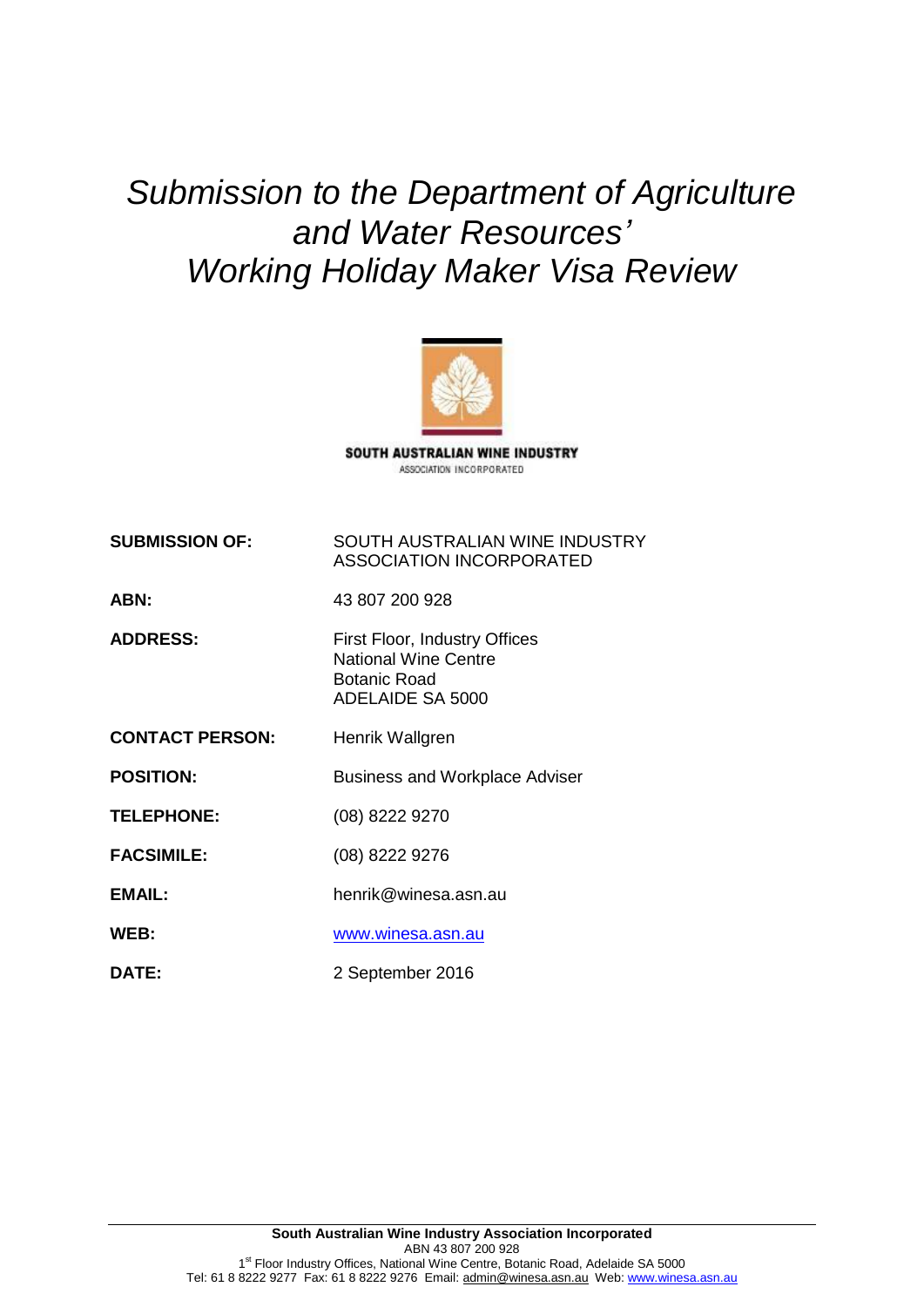### Introduction

The South Australian Wine Industry Association (SAWIA) welcomes the opportunity to make a submission to the Working Holiday Maker Visa Review by the Department of Agriculture and Water Resources. SAWIA also participated in the consultation workshop lead by Deloitte in Adelaide on 29 August 2016.

The South Australian Wine Industry Association (SAWIA) is an employer and industry association representing the interests of wine grape growers and wine producers throughout the state of South Australia. SAWIA is the oldest wine industry organisation in Australia and has existed, albeit with various name changes, since 1840. SAWIA recognised its 175 years of service to the South Australian wine industry in 2015.

SAWIA is a registered association of employers under the South Australian *Fair Work Act 1994* and is also a transitionally recognised association under the *Fair Work (Registered Organisations) Act 2009*.

SAWIA membership represents approximately 96% of the grapes crushed in South Australia and about 36% of the land under viticulture. Each major wine region within South Australia is represented on the board governing our activities. Our membership range from Australia's largest wine producers to small, boutique wine producers and independent wine grape growers.

SAWIA has a long standing interest in employment, immigration and related policy areas and have been liaising with State and Federal bodies, agencies and authorities over the years to ensure that the interests and needs of the wine industry is known and taken into consideration in the development of government policy and legislation.

#### The Australian and South Australian Wine Industry

The Australian wine industry in 2015 exported 789 million litres of wine, generating export revenue of \$2.11 billion to the Australian economy.<sup>1</sup> The value of domestic sales was \$2.78 billion in 2014-2015.<sup>2</sup>

Apart from contribution to the nation's overall export revenue, the wine industry also generates substantial revenue to the tourism industry, attracting close to 700,000 international visitors and generating revenue of \$8.2 billion from domestic and international tourism.<sup>3</sup>

The Australian wine industry makes an important contribution to the Australian economy. According to the 2011 Australian Census the industry, including wine producers and wine grape growers, provides direct employment to 22,000 Australians.

South Australia has got the second largest number of wine producers in the country, 28% of all producers, is the home to the major wine corporations' production bases and produces around 80% of Australia's premium wines.

South Australia's 18 wine regions stretch from Southern Flinders Ranges in the North to Mount Gambier in the South, Kangaroo Island in the West to Riverland in the East. While wine grape growing and wine production occurs in the six States and the Australian Capital Territory, the crush data demonstrates that South Australia is the single largest State in terms of crush.

| <b>State/Regions</b> | 2016 Raw Crush Data Tonnes | % of total crush |
|----------------------|----------------------------|------------------|
| South Australia      | 926,430                    | 51%              |
| New South Wales      | 348.441                    | 19%              |

#### **Figure 1: Crush by State and region<sup>4</sup>**

<sup>1</sup> Wine Australia 2015, *Wine Export Approval Repor*t, Moving Annual Total (MAT) to December 2014.

 $2$  Wine Australia 2016, State of Australia Wine, March 2016

<sup>3</sup> Winemakers' Federation of Australia 2015

 $\overline{a}$ 

<sup>&</sup>lt;sup>4</sup> Winemakers' Federation of Australia 2016, Vintage Report [http://www.wfa.org.au/assets/vintage](http://www.wfa.org.au/assets/vintage-reports/Vintage-Report-2016-.pdf)[reports/Vintage-Report-2016-.pdf](http://www.wfa.org.au/assets/vintage-reports/Vintage-Report-2016-.pdf)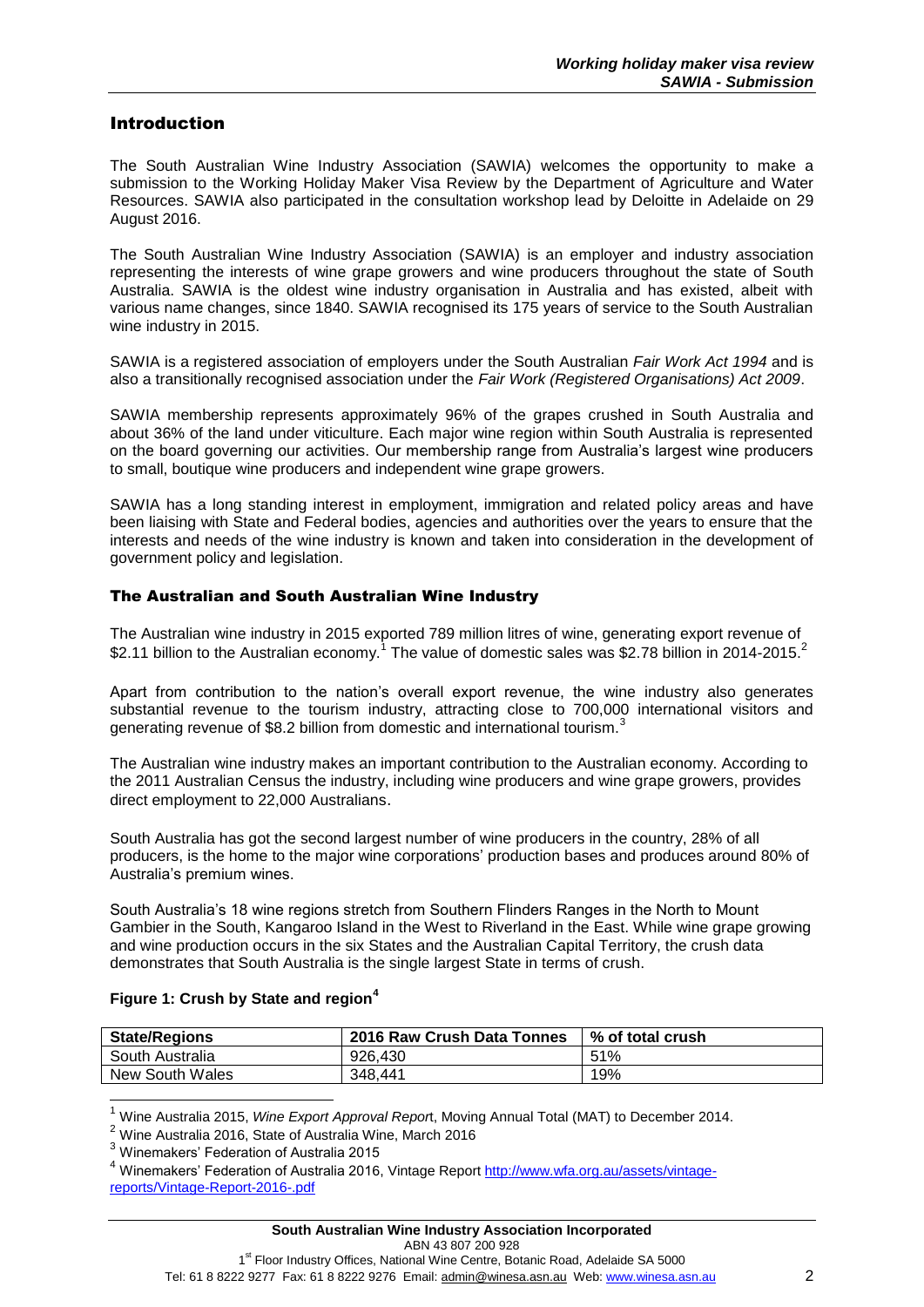| Victoria                              | 63,933    | 4%         |
|---------------------------------------|-----------|------------|
| Western Australia                     | 39,055    | 2.0%       |
| Queensland                            | 2.168     | $< 0.05\%$ |
| Tasmania                              | 10,214    | 1%         |
| <b>Australian Capital Territory</b>   |           | 0%         |
| Murray Darling-Swan Hill <sup>5</sup> | 416.966   | 23%        |
| <b>TOTAL</b>                          | 1,807,207 | 100%       |

## Employment in wine industry

The operation of Australia's temporary work visa programs, including the Working Holiday (subclass 417) and the Work and Holiday (subclass 462) visa categories, is of interest to the South Australian wine industry. Many of SAWIAs members are located in rural and regional South Australia and to varying degree experience difficulties accessing and attracting skilled and unskilled labour.

South Australia is experiencing a higher unemployment rate, 6.6%, than the national rate of 5.7%. In addition, the following towns and suburbs located in or in close proximity to some of South Australia's 18 wine regions are experiencing substantially higher unemployment than the rest of South Australia<sup>6</sup>:

- Smithfield Elizabeth North (25.1%)
- Hackham West Huntfield Heights (22.1%)
- Christie Downs (21.3%)
- Davoren Park (21.0%)
- Christie Downs (18.3%)
- Christies Beach (15.7%)
- Berri (14.6%)
- Munno Para West Angle Vale (9.8%)
- Barmera (8.1%)

However, the high unemployment rate does not mean that wine industry employers easily can fill all job vacancies, whether permanent or casual. While SAWIA's members always seek to fill casual vintage jobs locally, in reality in some regions jobs remain vacant after inviting local applicants. In particular this is the case in regions further away from Adelaide, including Riverland (240 kilometres north-east of Adelaide) and Coonawarra (380 kilometres south-east of Adelaide).

The Working Holiday (subclass 417) and the Work and Holiday (subclass 462) visa categories therefore are important to the wine industry as they enable wine industry employers to fill positions where there is an insufficient number of suitable domestic applicants.

Several wine industry employers has attested that despite high local unemployment too often there is insufficient interest locally in casual vintage jobs.

Wine industry employer, Riverland:

*30% of our vintage casuals are backpackers. They are reliable, they want to work, turn up every day and work shift-work on a casual basis. They have a completely different attitude.* 

Wine industry employer, Riverland:

*Sometimes we get applications from unemployed people in the local area. Unfortunately when inviting them for an interview it is clear that they are not interested in a job, the application was simply made to fulfil the requirements for unemployment benefits.*

Wine industry employer, Riverland:

 5 This region crosses the State borders of Victoria and New South Wales

<sup>6</sup> Department of Employment 2016, Small Area Labour Markets Australia, March Quarter 2016.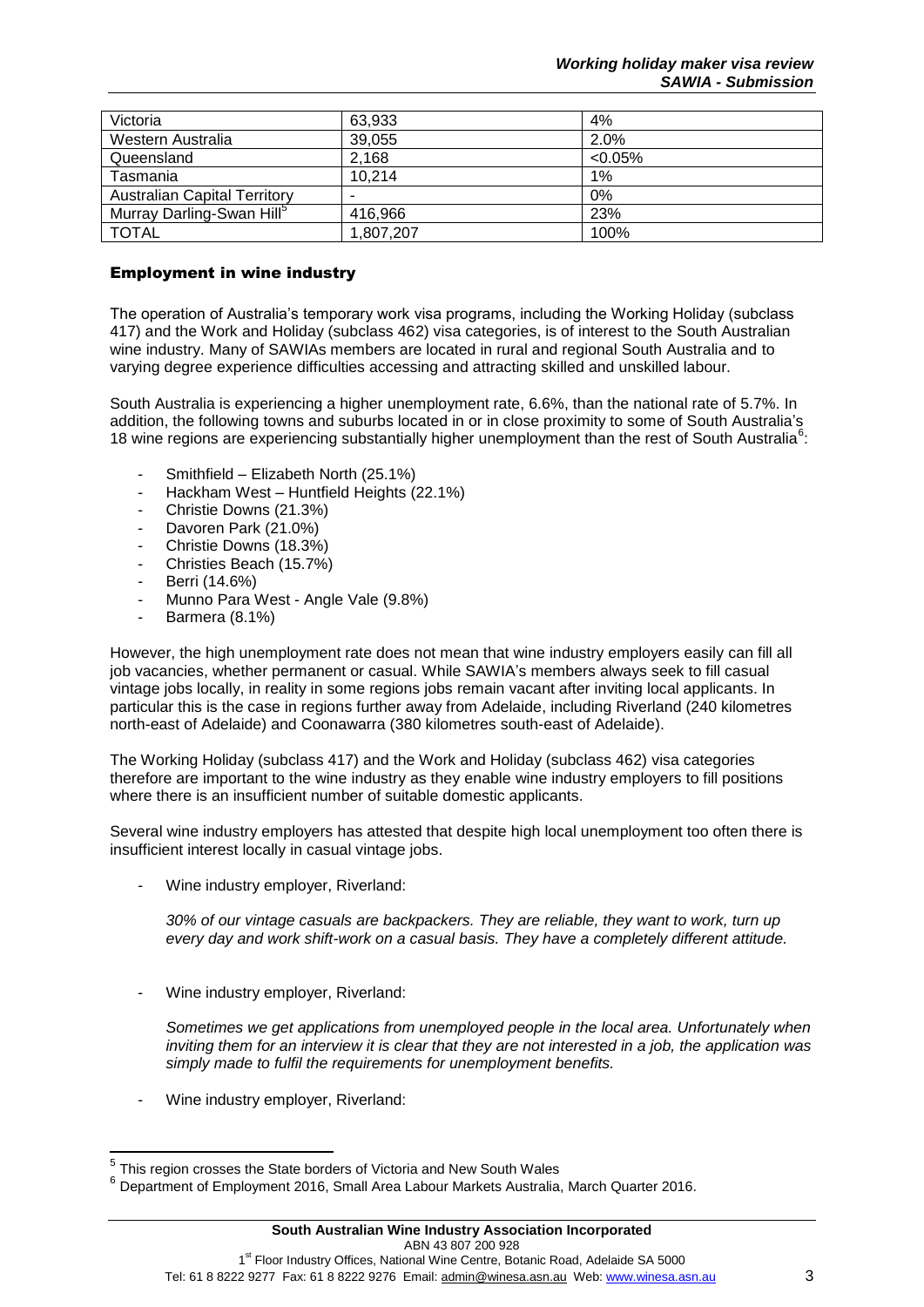*We always try to source staff locally every year. However, at least 10% of our casual vintage staff are backpackers. Unless we had access to working holiday visa holders we would not meet our required staffing quota, which would have a negative impact on our business.* 

Wine industry employer, Tasmania:

*We rely heavily on "backpackers" for seasonal vineyard work in Tasmania. This past harvest we employed close to 40 backpackers and would have been in big trouble without them.* 

- Operator of labour hire business, Coonawarra

*We provide labour-hire staff to wine industry employers. 90% of our staff are backpackers.* 

#### Working holiday makers - Contribution and impact

The positive impact working holiday makers have on local communities should not be underestimated. They live locally and support backpacker hostels or the local rental market; they shop locally and visit local restaurants, pubs, hotels and tourism attractions.

According to member feedback working holiday makers consistently bring good work ethic and attitude to their work, are reliable and take interest in the work. In some wineries working holiday makers have returned in consecutive years to undertake casual vintage work.

It is unlikely that the need for working holiday visa holders to perform casual vintage work will decline in the future. Unless there as change in government policy to further encourage job seekers to accept job opportunities, albeit of a seasonal nature, working holiday makers will continue to be an important source of labour.

The proposal as contained in the 2015-2016 Federal Government to tax working holiday makers as non-residents for tax purposes, thereby taxing them at a rate of 32.5% for each dollar earned is misguided. While it may appear to be an attractive budget saving for the government, working holiday makers will vote with their feet and go to other countries for a combination of work and holidays, where the tax system is perceived to be more beneficial.

A likely consequence is that rural and regional businesses, including wine industry employers will be unable to fill vacancies during peak operational periods.

SAWIA questions whether the Government has fully considered the how the proposal will indirectly affect other businesses in rural and regional areas, including accommodation, hospitality, retail and tourism, that may rely heavily in working holiday makers as their customers.

The problem is not that working holiday visa holders are excessively and improperly using services funded by the Australian taxpayer.

To the contrary unless the working holiday maker is covered by a Reciprocal Health Care Agreement between their home country and Australia, they would not be eligible for Medicare would be need to private health travel insurance. In addition, we would also expect that working holiday makers would not be entitled to social security payments, including unemployment benefits, childcare benefits, disability support person or family benefits. Hence, working holiday makers would be net payers into the tax system.

# Conclusion

SAWIA submits that the proposed "backpacker tax" should be withdrawn as it will have a detrimental impact on wine industry employers who despite their best efforts cannot fill casual vintage jobs with local applicants.

Access to a sufficient number of casual vintage workers is essential for the wine industry. To date the working holiday stream has been a win-win situation for employers and working holiday makers. It has